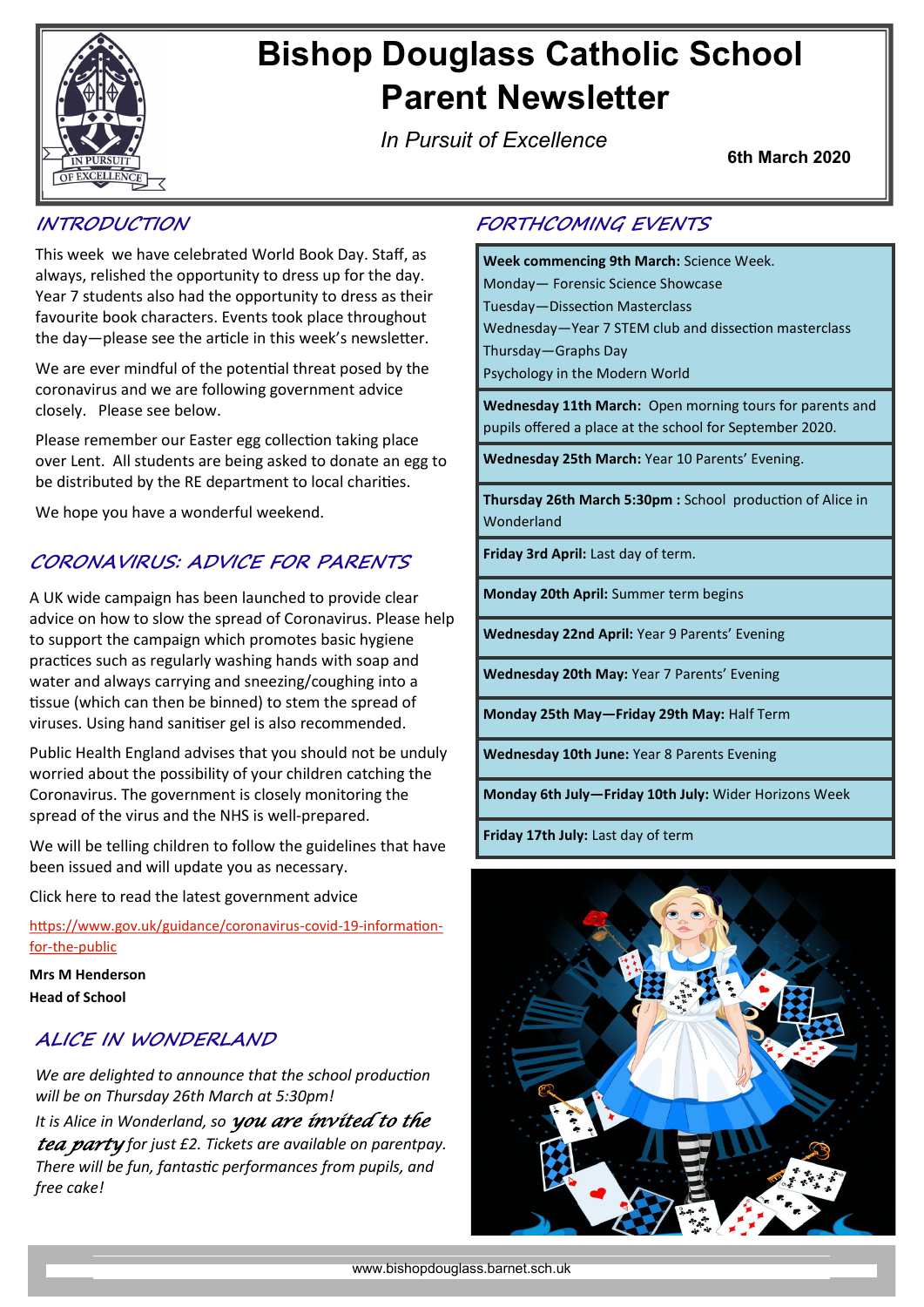#### praise.co.uk

#### **THIS WEEK'S EPRAISE WINNERS**

The students below have worked extremely hard this week and been awarded the most epraise points in the school.

| <b>Student</b>      | Form | <b>Increase</b> | <b>Total</b> |
|---------------------|------|-----------------|--------------|
| Kayann Bailey-Bowen | 7W   | 40              | 500          |
| <b>Kiara Theys</b>  | 10M  | 35              | 265          |
| <b>Yousaf Ahmed</b> | 9F   | 30              | 145          |
| Salma Amri          | 11C  | 30              | 155          |
| Niko Baez-Arranz    | 7C   | 30              | 335          |

#### **Mr Reed**

#### **YEAR 10 PREFECTS**

I am delighted to introduce our Year 10 Prefect Team:

| <b>Name</b>      | Form |
|------------------|------|
| Rio H            | 10W  |
| Louisa P         | 10M  |
| Gabriella D      | 100  |
| Tara D           | 10A  |
| Victoria K       | 10A  |
| <b>Eloise P</b>  | 10F  |
| <b>Toni Rose</b> | 10A  |
| Ilea D           | 10W  |
| Mapalo C         | 10A  |

The students were selected based upon interview and will provide a valuable bridge between students across the whole school and staff. The team recently attended an external anti-bullying awareness course and will be leading on a number of new initiatives within the school over the forthcoming months.

**Mr Reed**

**Head of Year 10**

## **WORDS OF THE WEEK**

**Monday- Catalyst -** (Noun) - A substance that increases the rate of a chemical reaction without itself undergoing any permanent chemical change; a person, thing, or event that quickly causes change or action.

The enzyme was the **catalyst** that triggered the chemical reaction.

Fortunately for battery manufacturers, the ice storm was a **catalyst** for increased battery sales.

**Tuesday- Amalgam -** (Noun) – A mixture or blend.

The dentist used a silver coloured **amalgam** to fill my teeth. The main component of dental **amalgam** is mercury, which is released from the filling into the body.

**Wednesday- Conjecture -** (Noun) – An opinion or idea formed without proof or sufficient evidence.

As the scientist had only **conjecture** to back up his untested theory, he doubted if the university would offer him any research funds.

After doing additional research, the scientist admitted his **conjecture** about the chemical reaction was incorrect.

**Thursday- Deciduous -** (Adjective) – Falling off or shed at a particular season because it is temporary.

Next month, the **deciduous** fruit trees will flower the countryside with ripe apples and pears.

The baby's **deciduous** teeth will start to fall out soon.

**Friday- Precipitate -** (Verb) - Cause (a substance) to be deposited in solid form from a solution.

If any organic salt is formed, it will **precipitate** immediately. Clouds usually **precipitate** as rain and snow.

## **NEWS FROM THE PTA**

Dear Parent/Carers,

First of all, a massive thank you to all parents/carers who attended our last PTA meeting. We have discussed the improvement ideas for the Summer Fair. We discussed ideas on how to involve more students and their families in both, organising and attending.

The next PTA meeting is taking place on Tuesday, the  $28<sup>th</sup>$  of April 2020 at 5:30pm. It is never too late to get involved. If you have ideas or want to help out, please come along.

I would like to thank everyone who contributed via ParentPay. We have received donations of £1,155! If you would like to contribute, please select the PTA target donation option on your ParentPay account. **Mrs Wejknis**

**PTA Co-ordinator**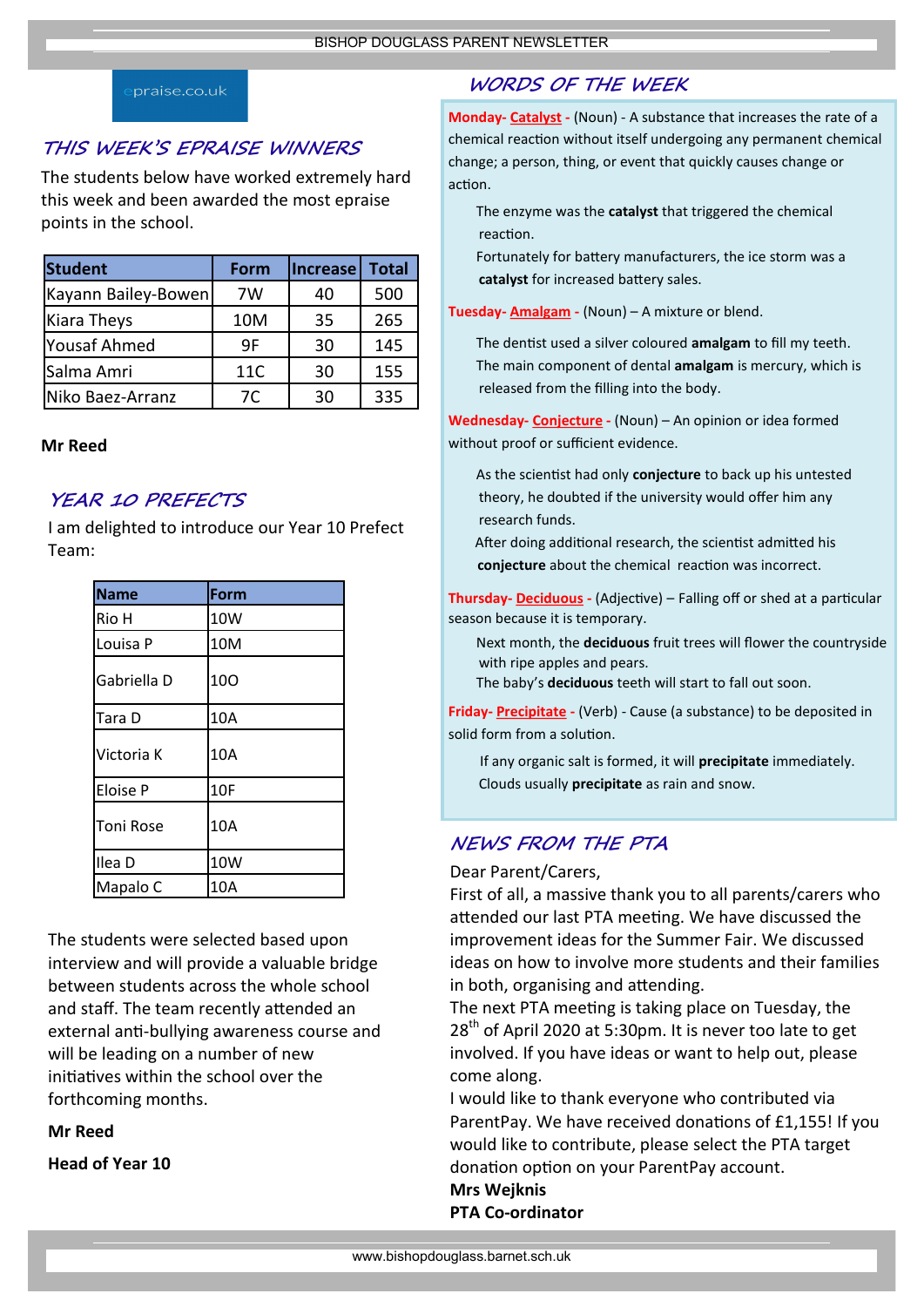### **WORLD BOOK DAY**

Our annual World Book Day celebrations were kept on Thursday 5th March. We have a huge push on literacy at Bishop Douglass believing that good literacy is the strongest currency throughout education and beyond.

The theme for 2020 was "Dystopian Fiction". Teachers donned their literary-themed outfits and as usual, made the day a huge success! There were handmaids (inspired by Margaret Atwood's seminal "Handmaid's Tale") many references to "The Hunger Games" and an incredible interpretation of "Lord of the Flies" from the Drama department (see picture). Year 7s also took part in the dressing up aspect of the day and it was wonderful to see such a rich array of fiction-themed outfits!

Organised by Ms Leen, the school's Literacy coordinator, the day's events included an author visit with creative writing workshops for Key Stage 3 students who all enthused about how positive and inspiring the sessions were. Key stage 4 students were treated to a highly over-subscribed series of workshops with performance poet (and ex student of Bishop Douglass!) Kai Larasi. At the end of these sessions, students produced pieces of their own writing (some of which will be showcased in the Easter edition of The Douglass) and many had their ardour for fiction and poetry re-ignited commenting that they felt "alive" and "liberated" by the wonderful, thought-provoking workshops.

A highly successful day all round!

**Ms Prina Head of English**



## **VISIT TO THE HOUSES OF PARLIAMENT**

On Wednesday 4<sup>th</sup> March, Year 12 Humanities students studying Politics, History and Geography went on a trip to the home of British democracy, the Palace of Westminster; otherwise known as the Houses of Parliament. They received a tour which enabled the students to learn about the history of the building itself in addition to the everyday workings of the building and the people who work (and in some cases, live) within. Students were keen, and interested in the way that one building was able to bring to life so much of what they have learned in their A-Level subjects so far, especially the Politics students, and those studying Stuart History. The students had some good questions for their tour guide, and seemed in awe of the golden throne in the House of Lords. The looming Prime Ministers' Questions of the day meant they were unable to see the House of Commons on this occasion but still received great information about the difference between the houses. A quick tour of Parliament Square and a sneak peek at Whitehall, accompanied by the endlessly helpful historical and political factoids produced by Ms Chisholm meant that the students were able to maximise their cultural and democratic understanding of what it is to rule the country. I can only hope that this will encourage them to remain politically engaged and have their say in the way that the UK is run, especially as the students begin to approach voting age!

**Ms Lewinton History Teacher**



www.bishopdouglass.barnet.sch.uk